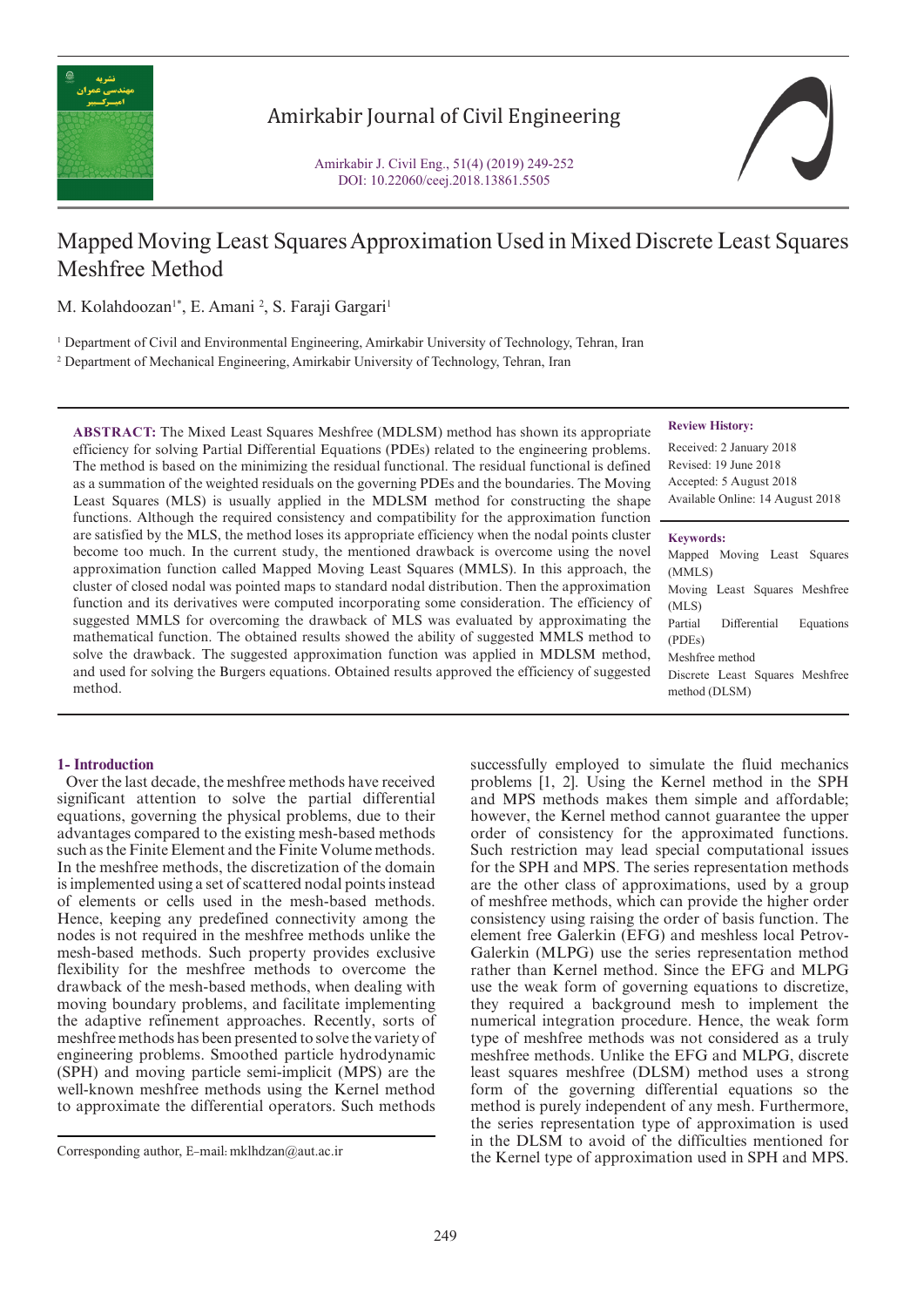More recently, the mixed formulation was used in the DLSM to improve the accuracy of the method. Suggested method is called Mixed Discrete Least Squares Meshfree (MDLSM) method. The method was successfully applied to solve the equilibrium [3] and propagation [4] problems. It was also developed to solve the Navier-Stokes equation [5].

 The moving least squares (MLS) method is the wellknown series representation type of approximations usually used by the EFG, MLPG, DLSM and MDLSM to construct the shape functions. Although the method is a strong approach for approximation, its efficiency decays where the nodal points are densely clustered. In the current study, the mapped moving least squares (MMLS) method was presented to overcome the mentioned drawback for the MLS. In this method, the clustered nodal points were mapped to the standard reference domain and the shape functions and their derivatives were computed in the standard patch, then the calculated information were returned to the main domain. The applied mapping procedure adjusted the distance between the nodal points at the standard reference patch to avoid of densely clustered point distribution leading to an accurate approximation for the MMLS compared to the MLS.

### **2- Mapped Moving Least Squares (MMLS) Approximation**

 The following Equation was used in the MLS method to approximate the unknown function,  $\varphi(X)$ , as:

$$
\varphi(X) = N^T(X)\hat{\varphi}
$$
 (1)

 where φ represents the unknown nodal parameters and the shape function, N, is computes as:

$$
N^{T} = P^{T} (X) F^{-1} (X) M (X)
$$
 (2)

Here:

$$
F(X) = \sum_{j=1}^{num_s} y_j \left( X - X_j \right) P\left( X_j \right) P^T\left( X_j \right) \tag{3}
$$

$$
M(X) = \left[ w_1(X - X_1) P(X_1), ..., w_{num_S} (X - X_{num_S}) P(X_{num_S}) \right]
$$
 (4)

 The basis, P, and weight, w, functions are displayed as follows:

$$
P^{T} = \left[1, x, y, x^{2}, xy, y^{2}, \dots, x^{n}, \dots, y^{n}\right]_{1 \times s}
$$
 (5)

$$
w_j\left(d\right) = \begin{cases} \frac{2}{3} - 4d^2 + 4d^3 & d \le \frac{1}{2} \\ \frac{4}{3} - 4d + 4d^2 - \frac{4}{3}d^3 & \frac{1}{2} \le d < 1 \\ 0 & d > 1 \end{cases} \tag{6}
$$

The derivatives of shape functions can be computed by:

$$
\frac{\partial N}{\partial x} = \frac{\partial P^T}{\partial x} F^{-1} M + P^T \frac{\partial F^{-1}}{\partial x} M + P^T F^{-1} \frac{\partial M}{\partial x} \tag{7}
$$

 Computing the derivatives may lose its proficiency dealing with densely clustered nodal point distributions, so, the suggested MMLS used the following strategy based on a mapping to avoid of such drawback. In this strategy, as shown in Figure 1, the nodal points, defined at the main domain, were mapped to a reference standard patch.



**Figure 1. Schematic mapping strategy used in the MMLS**

 The following relation should be kept between the coordinates at the main domain, (x, y), and the standard reference domain, (ξ,η), as:

$$
\xi = \frac{r'}{r} x \, , \eta = \frac{r'}{r} y \tag{8}
$$

 Using Eqs. 7 and 8, the shape function and its derivatives can be calculated as:

$$
N(x, y) = N(\xi, \eta)
$$
\n(9)

$$
\frac{\partial N}{\partial x} = \frac{\partial N}{\partial \xi} \frac{d\xi}{dx} + \frac{\partial N}{\partial \eta} \frac{d\eta}{dx}
$$
(10)

where

$$
\frac{\partial N}{\partial x} = \frac{\partial N}{\partial \xi} \frac{r'}{r}
$$
(10)

### **3- Results and Discussion**

 The approximation was implemented by the MLS and the MMLS using a densely uniform nodal distribution, dx=0.0001. The results were compared in Figure 2. Results proved that the suggested MMLS provided the more accurate approximation than MLS.

#### **4- Conclusions**

 In this paper the MMLS approximation was proposed to overcome the drawback of existing MLS approximation when dealing with the densely clustered nodal distributions. The efficiency of suggested MMLS was evaluated using benchmark problems. The results showed the proficiency of the MMLS method to resolve the mentioned drawback of MLS.